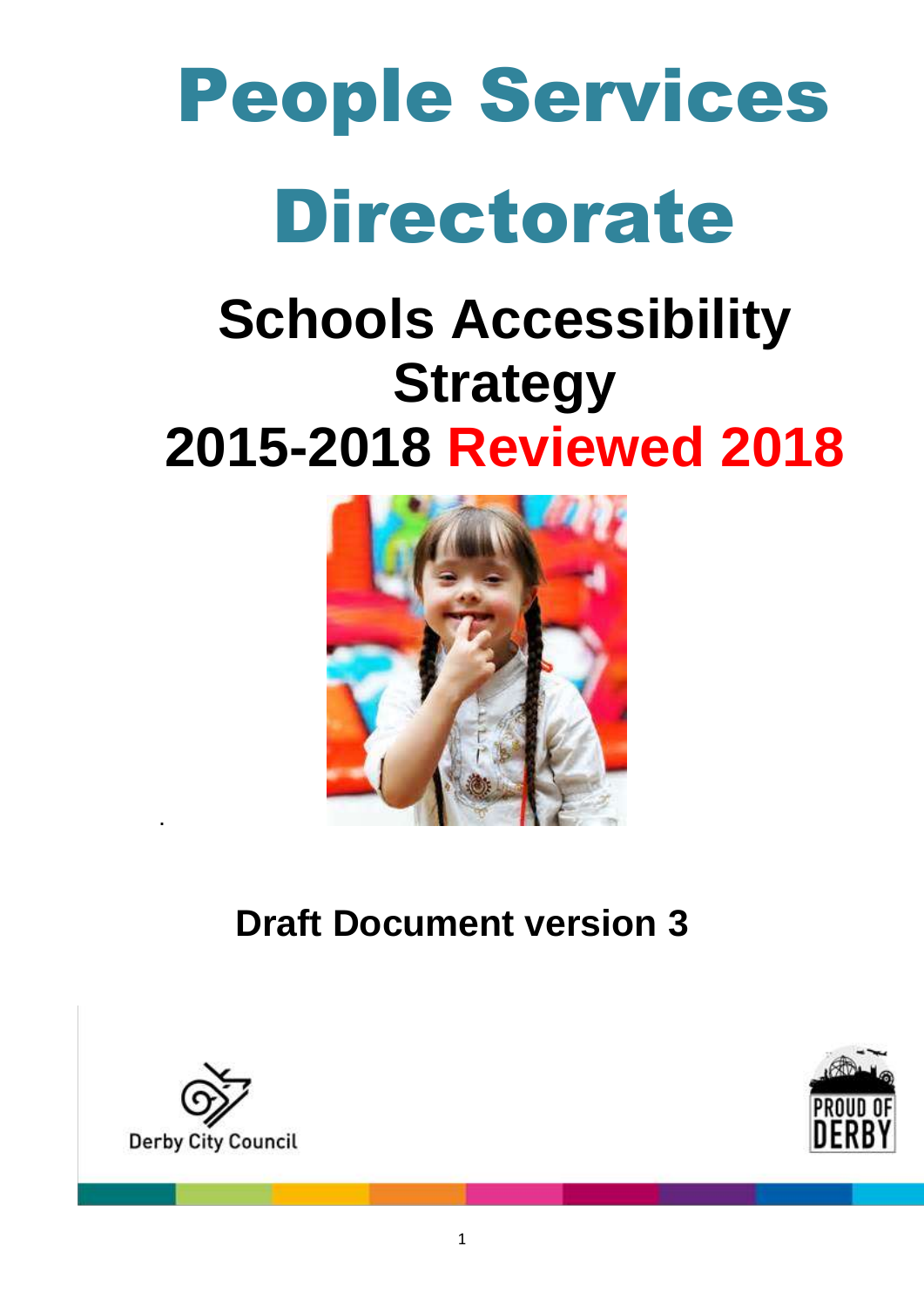## **Contents…**

|                          |                                                 | page |
|--------------------------|-------------------------------------------------|------|
| 1                        | Introduction                                    | З    |
| $\overline{2}$           | Our values and commitment                       | 4    |
| 3                        | Social understanding of disability              | 4    |
| 4                        | Legislation and what to do when things go wrong | 5    |
| 5                        | <b>Access to the Curriculum</b>                 | 8    |
| 6                        | Improving the physical environment              | 10   |
| $\overline{\mathcal{L}}$ | Improving accessible information                | 11   |
| 8                        | Involving                                       | 12   |
| 9                        | Monitoring and reviewing the strategy           | 13   |
| 10                       | The Action Plan                                 | 13   |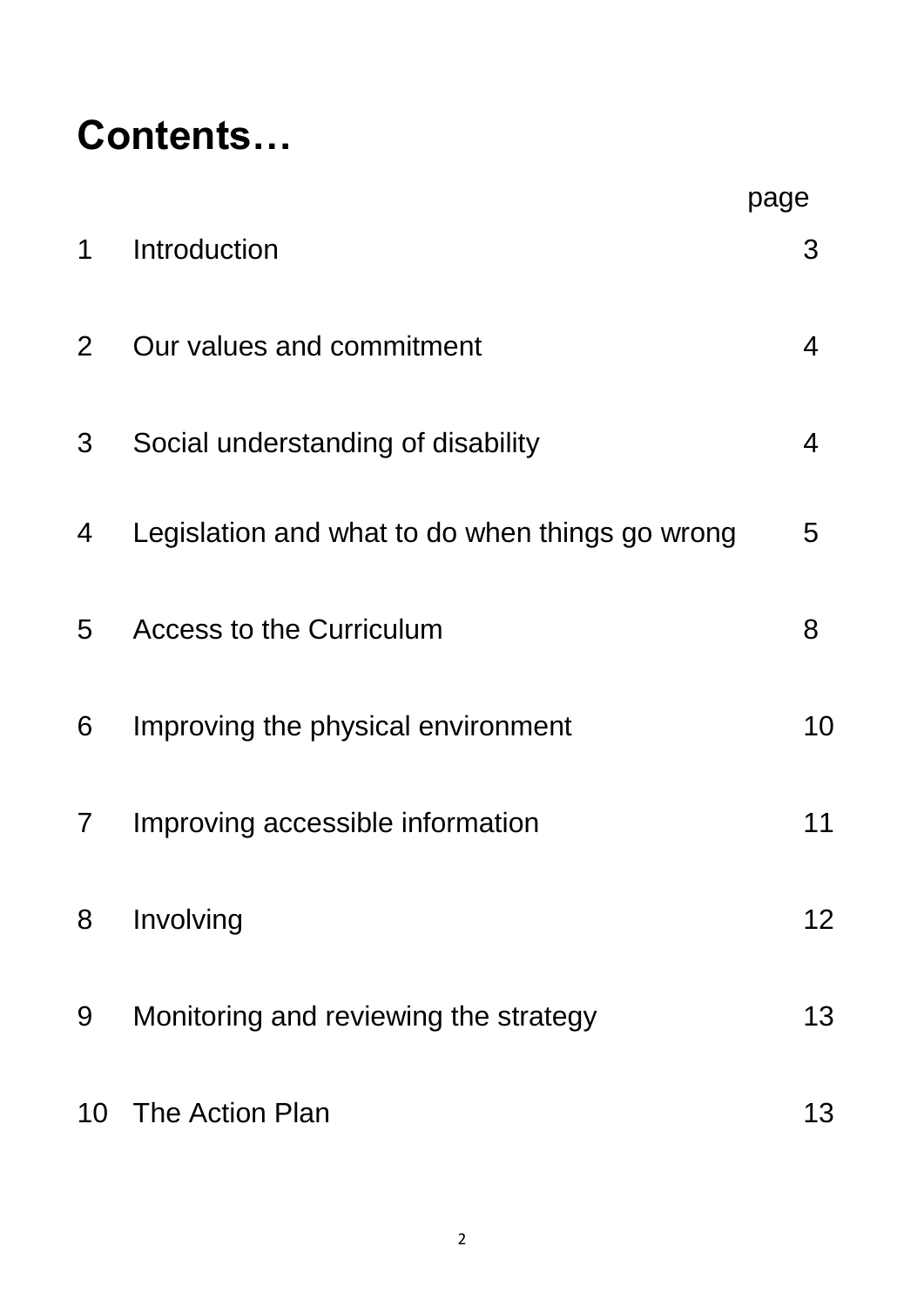## **Schools Accessibility Strategy 2015- 2018**

## **1 Introduction…**

Welcome to our Schools Accessibility Strategy 2015-2018. Our strategy sets out how we will increase access to education for disabled pupils in our schools by:

- increasing disabled people's access to the curriculum
- improving the environment of schools by removing physical barriers faced by disabled pupils, so they can access education and associated services
- improving the way we present information to disabled people so that is accessible.

The strategy applies to disabled pupils:

- who are in schools now
- in the school system, but at an earlier stage
- who are not yet in the school system, but we, as well as other agencies already know about them.

The strategy is for schools, governors, parents/carers, professionals and members of the local community. It will help in producing individual school access plans developed with disabled children and young people and implemented by each school. An example of a school access plan is included at the back of this strategy.

The strategy applies to local authority maintained schools, nurseries, children's centres, and early years settings. It doesn't apply to academies, or private nursery providers on school sites. Owners and Governors of these types of provision, have to produce their own accessibility strategy under the Equality Act 2010.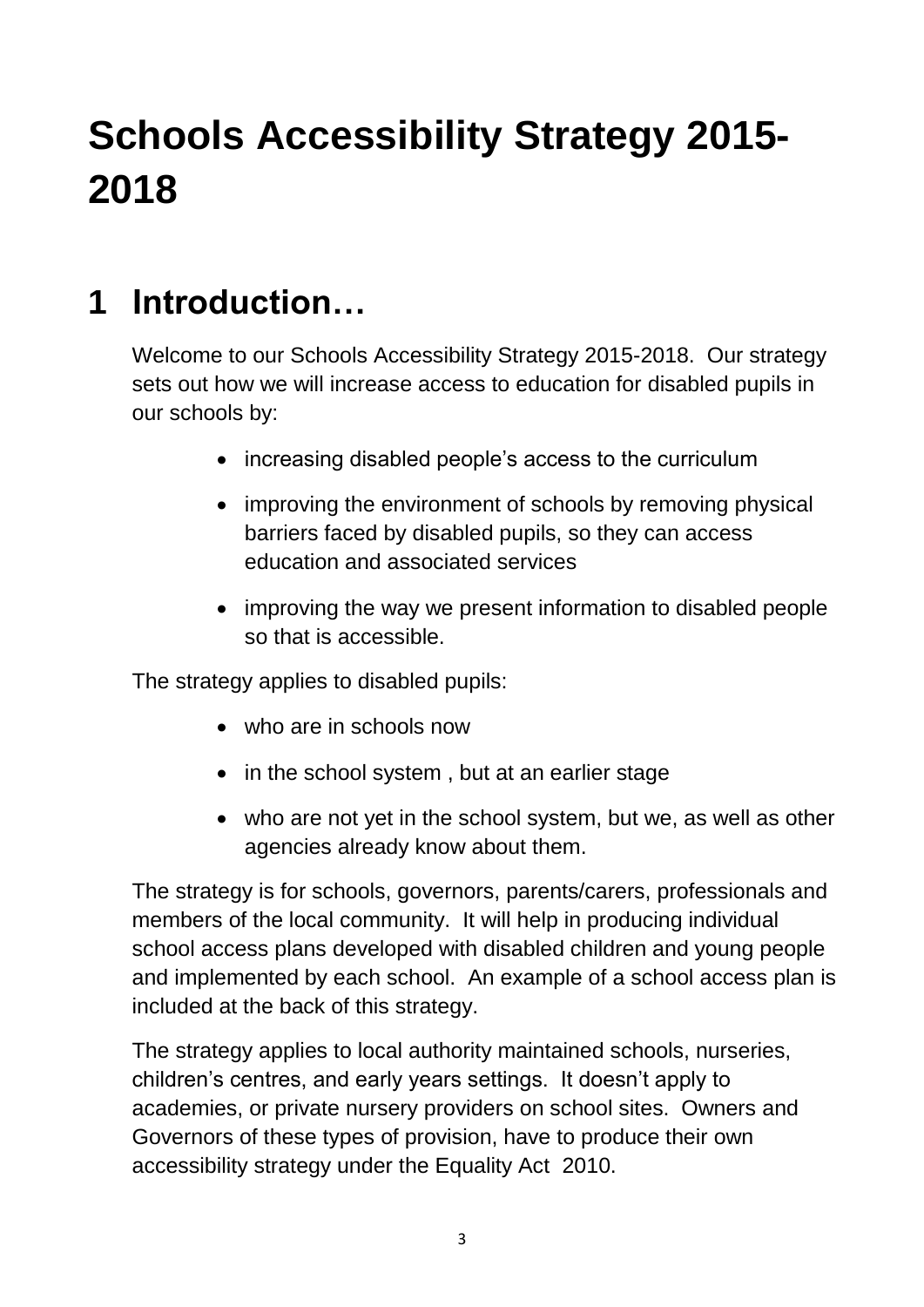## **2 Our Values and commitment…**

Our Inclusion Strategy says 'Every child in Derby should feel that they belong in our City, be respected for who they are, enabled to shine and to be successful and happy in the Derby school of their choice. All Derby's children are equal but are not the same and have a unique potential'

Council Leadership and Strategic Directors have signed up to the [Deaf](http://www.derby.gov.uk/community-and-living/equality-diversity/deaf-commitment/)  [and hearing impaired people's commitment](http://www.derby.gov.uk/community-and-living/equality-diversity/deaf-commitment/) which has six pledges focussing on equality and access for Deaf and hearing impaired people, including children and young people.

Our Health and Wellbeing Board signed the [Disabled Children's Charter](http://www.edcm.org.uk/get-involved/local-campaigning/local-authority-disabled-childrens-charter/signatories-to-the-local-authority-disabled-childrens-charter) in 2013 under the Every Disabled Child Matters campaign.

The Council has a three year [Equality Plan](http://www.derby.gov.uk/community-and-living/equality-diversity/equalities-commitment/) which we work through with our Diversity Forums and Employee Networks.

Partners of Derby's Children, Families and Learner's Board are 'working together to narrow the gap' and have a [Children and Young People's Plan](http://www.derby.gov.uk/media/derbycitycouncil/contentassets/documents/plans/DerbyCityCouncil-Children-and-Young-Peoples-Plan-2013-to-2015-January-2014.pdf)  [2013 to 2015.](http://www.derby.gov.uk/media/derbycitycouncil/contentassets/documents/plans/DerbyCityCouncil-Children-and-Young-Peoples-Plan-2013-to-2015-January-2014.pdf)

## **3 Social understanding of disability…**

The Council has adopted the social understanding of disability, rather than the medical one. This means we accept that 'disability' is caused by the lack of opportunities to take part in everyday life on an equal basis due to physical and social barriers. These barriers can be removed to create equality for disabled people. Under the social understanding of disability:

- The child is valued, rather than being faulty
- Strengths and needs are defined by self and by others, rather than a diagnosis
- Barriers are identified and solutions developed, rather than labelling
- Outcome based programmes are designed, rather than the impairment becoming the focus of attention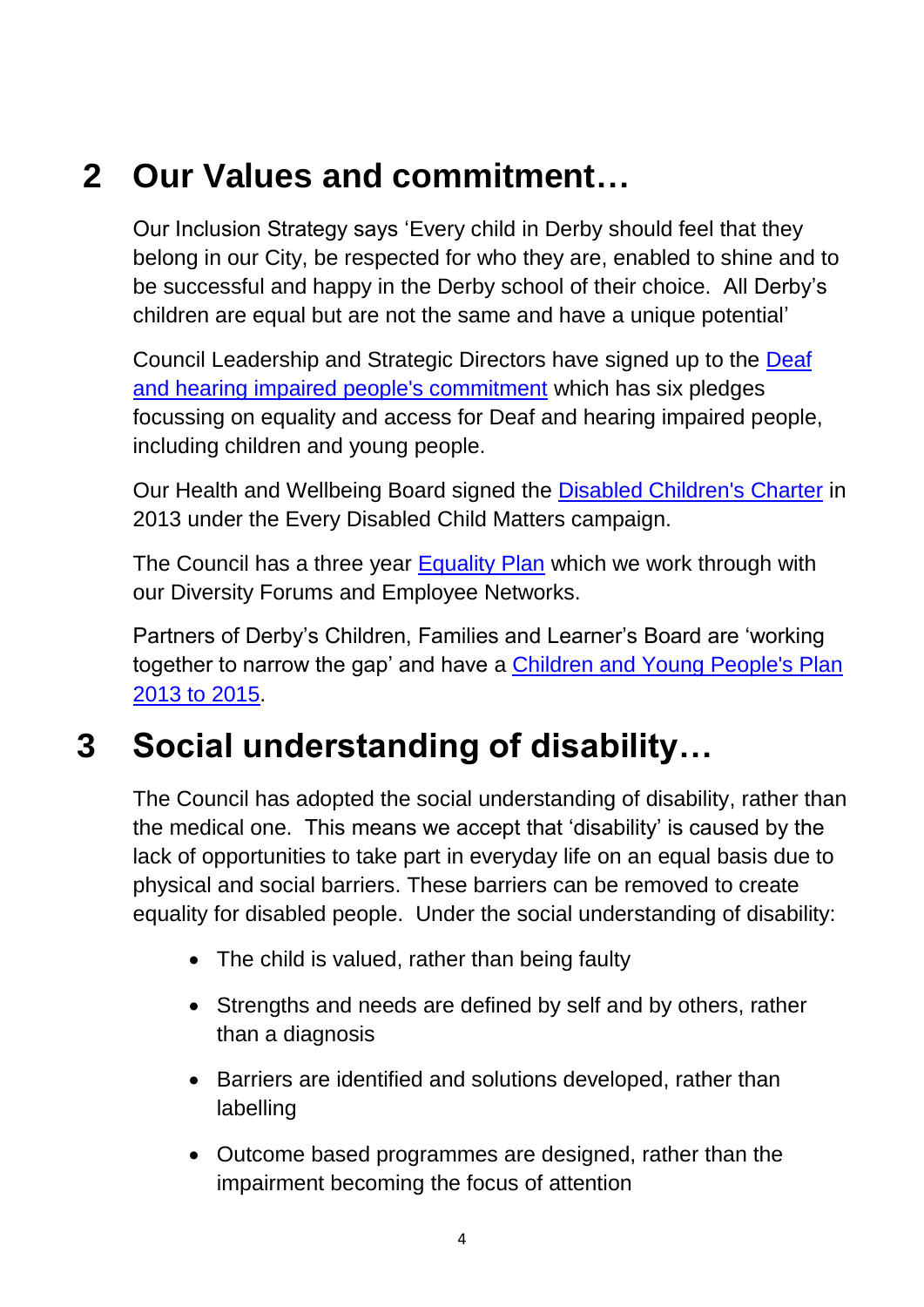- Resources are made available to everyday services, rather than assessment, monitoring programmes of therapy imposed
- Training for parents and professionals, rather than segregation and alternative services
- Relationships nurtured, rather than put on hold
- Diversity is welcomed and disabled children are included, rather than re-entry if 'normal enough' and permanent exclusion
- Society changes and evolves, rather than staying the same.

## **4 Legislation and what to do when things go wrong…**

#### **Equality Act 2010**

The Equality Act 2010 replaces all previous disability discrimination legislation and disability is one of the nine protected characteristics in the Act. The Council has to comply with the general and specific duties of the Act. These cover all aspects of equality including disability. The Equality [and Human Rights](http://www.equalityhumanrights.com/private-and-public-sector-guidance/public-sector-providers/public-sector-equality-duty) Commission website gives full details of the Equality Act.

#### **Reasonable Adjustments**

All schools have duties under the Equality Act 2010 towards individual disabled children and young people. They **must** make reasonable adjustments, including the provision of auxiliary aids and services for disabled children, to prevent them being put at a substantial disadvantage. These duties are anticipatory – they require thought to be given in advance to what disabled children and young people might require and what adjustments might need to be made to prevent that disadvantage. Schools also have wider duties to prevent discrimination, to promote equality of opportunity and to foster good relations. Disabled children are just as diverse as other communities and so will be protected under other areas of the Equality Act too. The reasonable adjustment duty under the Equality Act contains three areas…

• Provisions, criteria and practices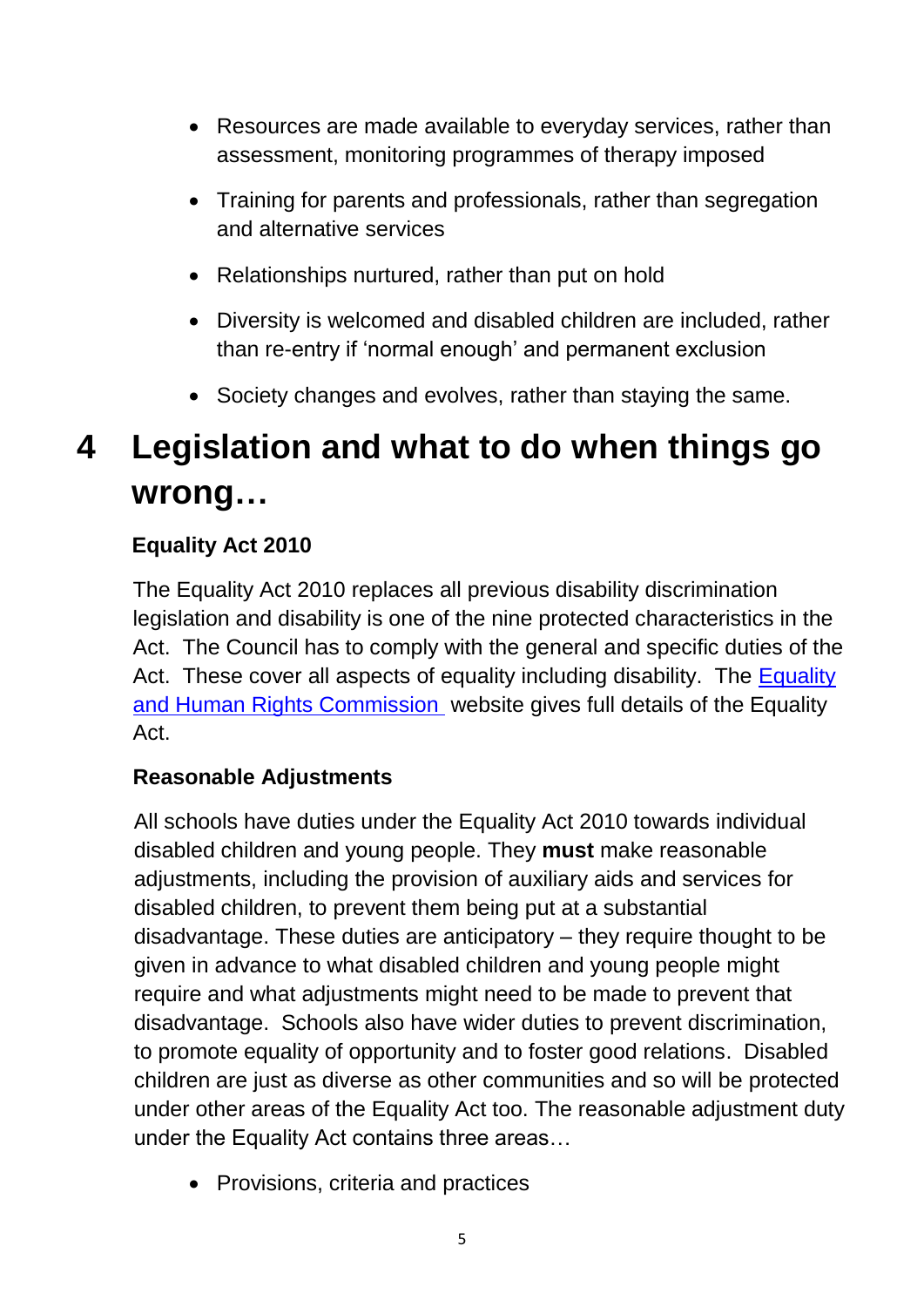- Auxiliary aids and services
- Physical features

The physical features area does not apply to schools in relation to disabled pupils, instead, they have a duty to plan better access for disabled pupils generally, including in relation to the physical environment of the school. This is through the development of accessibility plans.

#### **Accessibility Plans and strategies – (schedule 10 of the Equality Act)**

All schools must prepare an accessibility plan and all local authorities must prepare an accessibility strategy, concerning the schools that come under their responsibility. An accessibility plan is for:

- increasing the extent to which disabled pupils can take part in the school's curriculum
- improving the physical environment of the school for the purpose of increasing the extent to which disabled pupils are able to take advantage of education and benefits, facilities or services provided or offered by the school
- improving delivering accessible information to disabled pupils, on an equal basis to non- disabled pupils .

Accessibility strategies set out how local authorities will support schools they are responsible for in complying with these duties.

#### **Public Sector Equality Duty – (section 149 of the Equality Act)**

All local authorities and schools have a 'general duty' under the Equality Act to have 'due regard' to the need to:

- eliminate discrimination, harassment, victimisation and any other conduct that is unlawful under the Act
- advance equality of opportunity between people who share a relevant protected characteristic and people who don't
- foster good relations between people who share a relevant protected characteristic and who don't.

In addition, local authorities, including schools have specific duties under the Act by publishing information every year to demonstrate their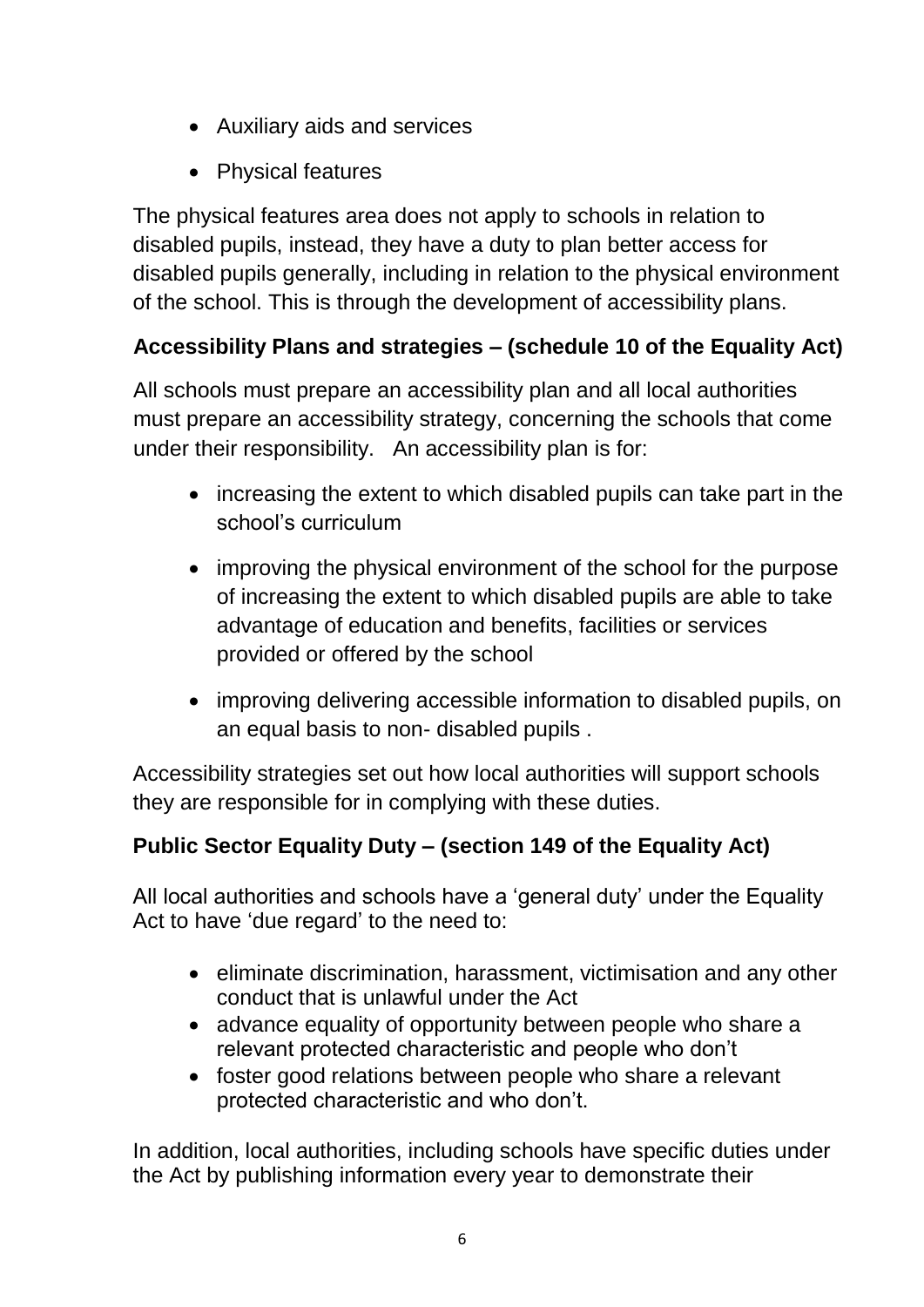compliance with the 'general duty' and this includes in relation to disabled pupils. One or more equality objectives have to be published at least every four years.

The Equality and Human Rights Commission provide some useful guidance on the [Public Sector Equality Duty in Schools w](http://www.equalityhumanrights.com/sites/default/files/publication_pdf/PSED%20Guide%20for%20Schools%20in%20England.pdf)hich describe in more detail what schools need to do to comply with the Duty. It goes into detail about what 'due regard' to equality means for schools, so when schools make a decision or take an action a school must assess whether it may have implications for people with particular characteristics, such as:

- considering equality implications before and at the time a policy is developed and when making decisions – not as an afterthought and keep them under review
- consciously considering each aspect of the duty having due regard to the need to eliminate discrimination is not the same as having due regard to the need to advance equality of opportunity
- assessing the risk and extent of any adverse impact that might result from a policy or decision and the ways in which the risk may be eliminated before the policy is adopted
- integrating the equality duty into school functions –analysing rigorously with an open mind, no tick boxing
- paying due regard themselves and not delegating this responsibility to others and recording steps they've taken to comply with the duty.

#### **Children Act 2004 –Section 14 – Regulation 5 of the Local Safeguarding Children Boards Regulations 2006**

**[Derby Safeguarding Children Board](http://www.derbyscb.org.uk/)** is made up of senior people from the key agencies that work with children, young people and their families. Their aim is to work together to keep children and young people in Derby safe from abuse or harm at home and in our communities. The Board commissions working groups and sub-groups to provide specialist advice on working with disabled children and parents. They also run training courses on safeguarding and disabled children and young people, covering issues such as:

- understanding why disabled children are particularly vulnerable to abuse
- developing ways in which workers can reduce that vulnerability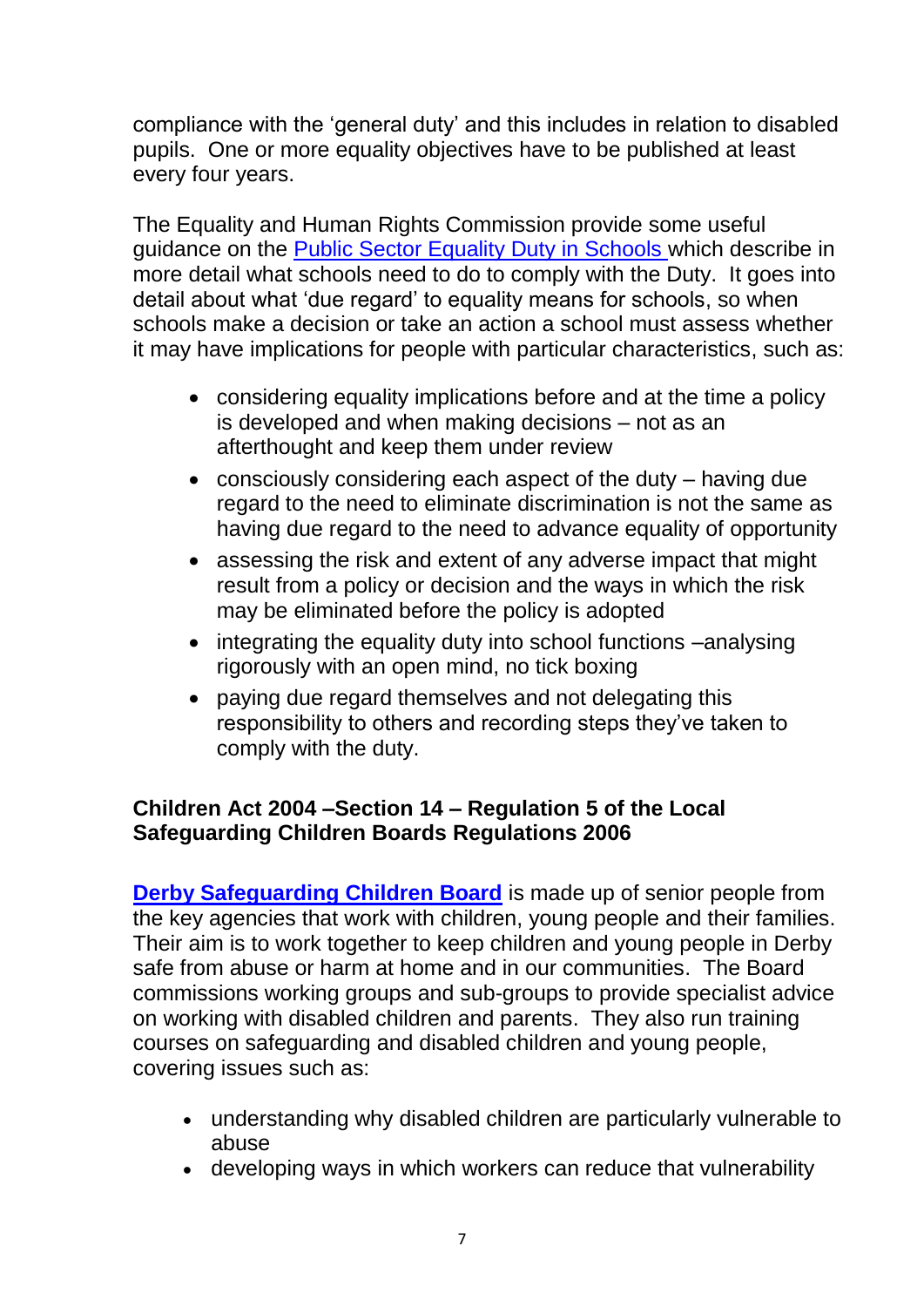understanding the impact of practitioners' decisions and actions in safeguarding disabled children and have confidence in challenging practice.

#### **Children and Families Act 2014, including the Special Educational Needs and Disability Regulations 2014 and the Special Educational Needs and Disability Code of Practice:0-25 years**

Section 30 of the 2014 Act requires the Local Authority to publish a

**[Local Offer](http://www.derby.gov.uk/education-and-learning/special-education-needs-disabilities/)** which contains details of all services and provisions available to disabled children and young people. It also includes how accessible schools are and information about their inclusion policies. Schools are required to publish a statutory school information report on their own website giving details about how they include disabled pupils.

#### **What to do when things go wrong**

The **Equality Act 2010** says education providers like schools, colleges and universities mustn't discriminate against their pupils and students. If anyone has been discriminated against by a school, college or university, they may be able to take action against them under the Act.

It's always better and less stressful for everyone concerned to talk through issues with the school first and see what can be done and what can be changed. If this doesn't work you may need to make a formal complaint to the school governors. If the complaint is still not resolved you have a legal right to make a discrimination claim in court.

The Citizen's Advice Bureau **[Disability discrimination in schools](https://www.citizensadvice.org.uk/education/discrimination-in-education/disability-discrimination-in-schools/)** gives full details of how to **[complain.](https://www.citizensadvice.org.uk/education/discrimination-in-education/taking-action-about-discrimination-in-education/)**

## **5 Access to the curriculum…**

We provide support to schools to help them to implement their accessibility plans. This includes:

- ensuring that schools are aware of support services that provide advice to schools and staff
- providing specialist help to identify ways forward in increasing the inclusion of all pupils.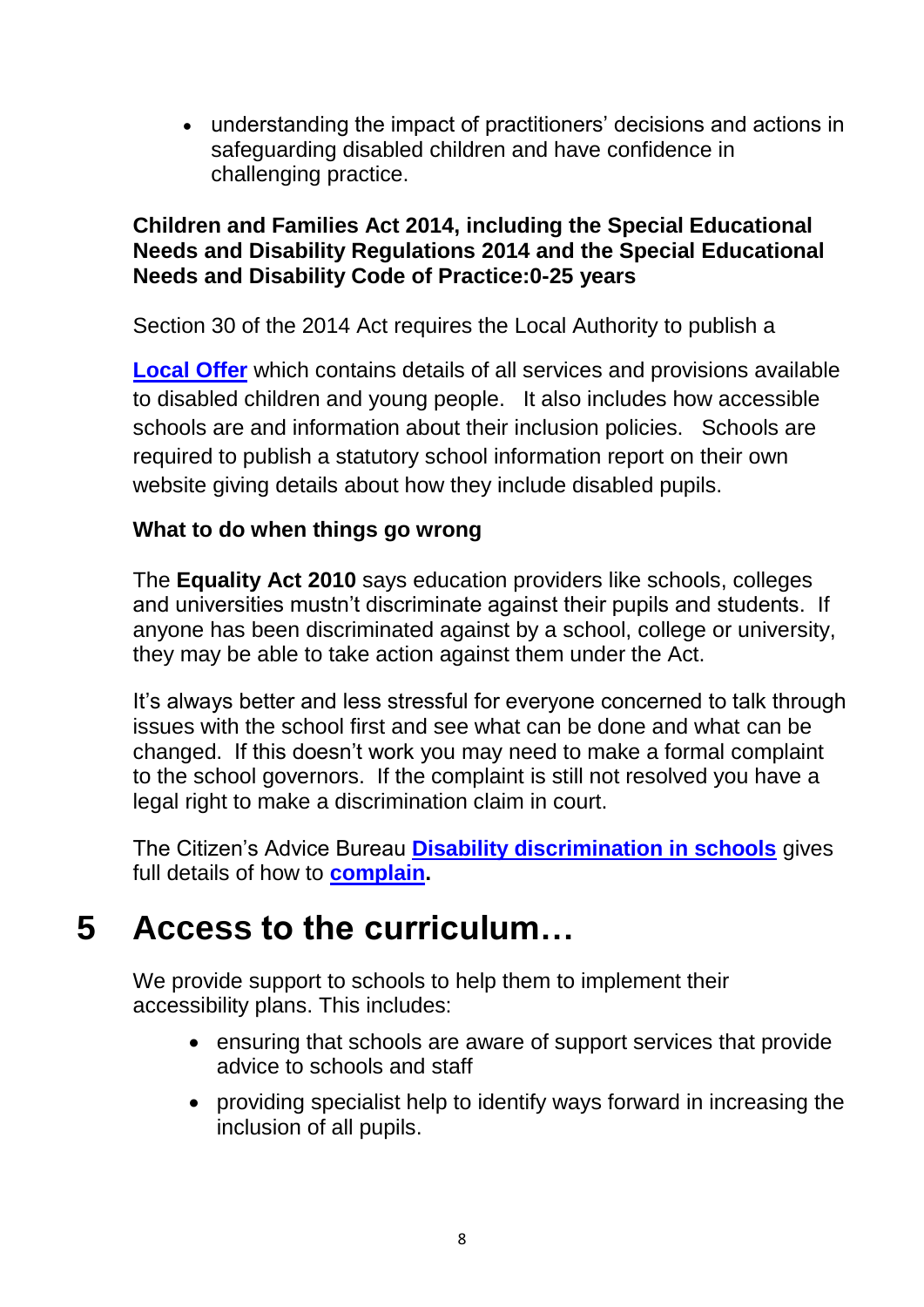Specialist services are available to schools to provide advice on curriculum access. These services include advice on curriculum access for specific groups of children and young people with:

- physical impairments
- visual impairments
- hearing impairments
- autism spectrum impairments

Written guidance and information sheets are available to all Derby City Schools on the Schools Information Portal for specific groups such as children with a visual impairment.

Educational Psychologists also provide advice on curriculum access for disabled children and young people with a broad range of educational needs and impairments.

This support and advice is provided in a variety of ways…

- Consultancy and training
- School improvement advice
- Individual casework, consultation
- Written guidance
- Monitoring
- Inset to individual schools
- City wide training and project development
- Teaching support

#### **Specialist training, equipment and resources**

Any specialist medical training school staff may require will be provided, monitored and supported by health professionals.

The Council works in partnership with health services to provide a range of specialist aides, equipment and ICT to promote disabled pupils' access to the curriculum. We are committed to developing our partnerships with the health services and other agencies to seek opportunities for joint working and pooling of information and resources, to promote access to appropriate provision for disabled pupils. The Specialist Teaching and Psychology Service are instrumental in forging these links.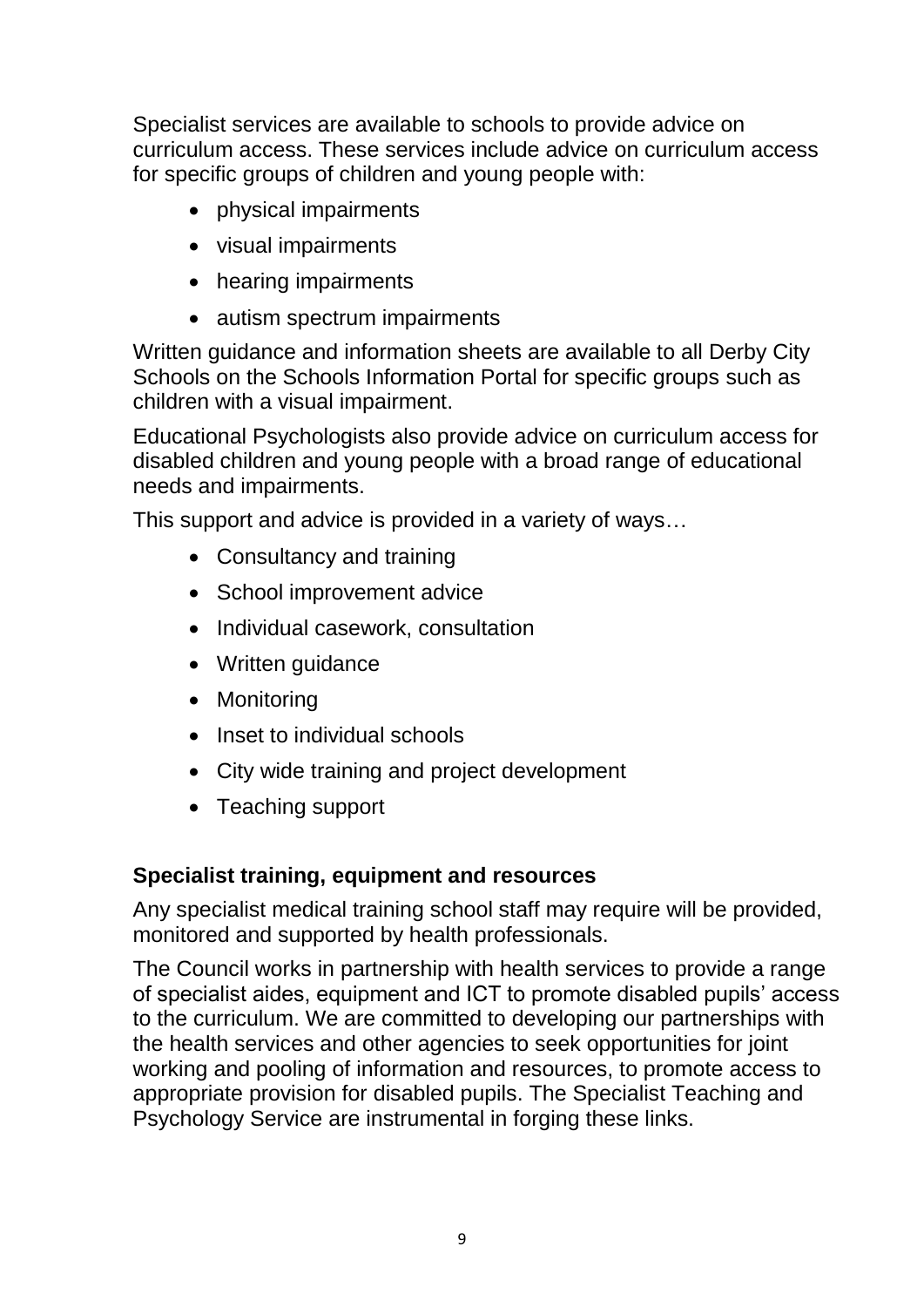## **6 Improving the physical environment…**

Since 2003 the Council has adopted a strategic approach to improving physical access to its schools. We give priority to providing access for wheelchair users to school buildings, including accessible toilets and changing facilities for disabled pupils, students, parents, staff and visitors.

Specific access improvements are made for visually impaired pupils and hearing impaired pupils, including improved acoustics, provision of glare reducing sun blinds and classroom sound amplification systems. The Council's strategy is to create pathways of accessible schools from nursery to secondary school, so disabled pupils, where possible, can progress through their school life with their friends.

Our School Organisation and Provision Team and Specialist Teaching and Education Psychology Service STEPS work together with schools to plan and provide specific building adaptations for disabled pupils at an early stage. This can happen while a pupil is at school or about to join.

Improving the environment for disabled people is a high priority for all school building refurbishment and school extension work. Opportunities are always used to include features to greatly improve access.

Over recent years a number of Derby Schools have been replaced with new buildings which are fully accessible for disabled people.

In some cases, because of original layout and design, it may not be possible to provide full access to older school buildings. In these circumstances, the school is expected to make reasonable adjustments to make the premises as accessible as possible. For example a reasonable adjustment is to move a class with a wheelchair using pupil to a ground floor classroom or move a parent's open evening to an accessible room.

In cases where schools fund and plan their own building work we strongly encourage them to include features to improve access. Such features include making sure appropriate contrasting colours are used on door frames to assist visually impaired people and the choice of plain rather than patterned carpets to avoid difficulty for pupils, students, staff and visitors living with autism.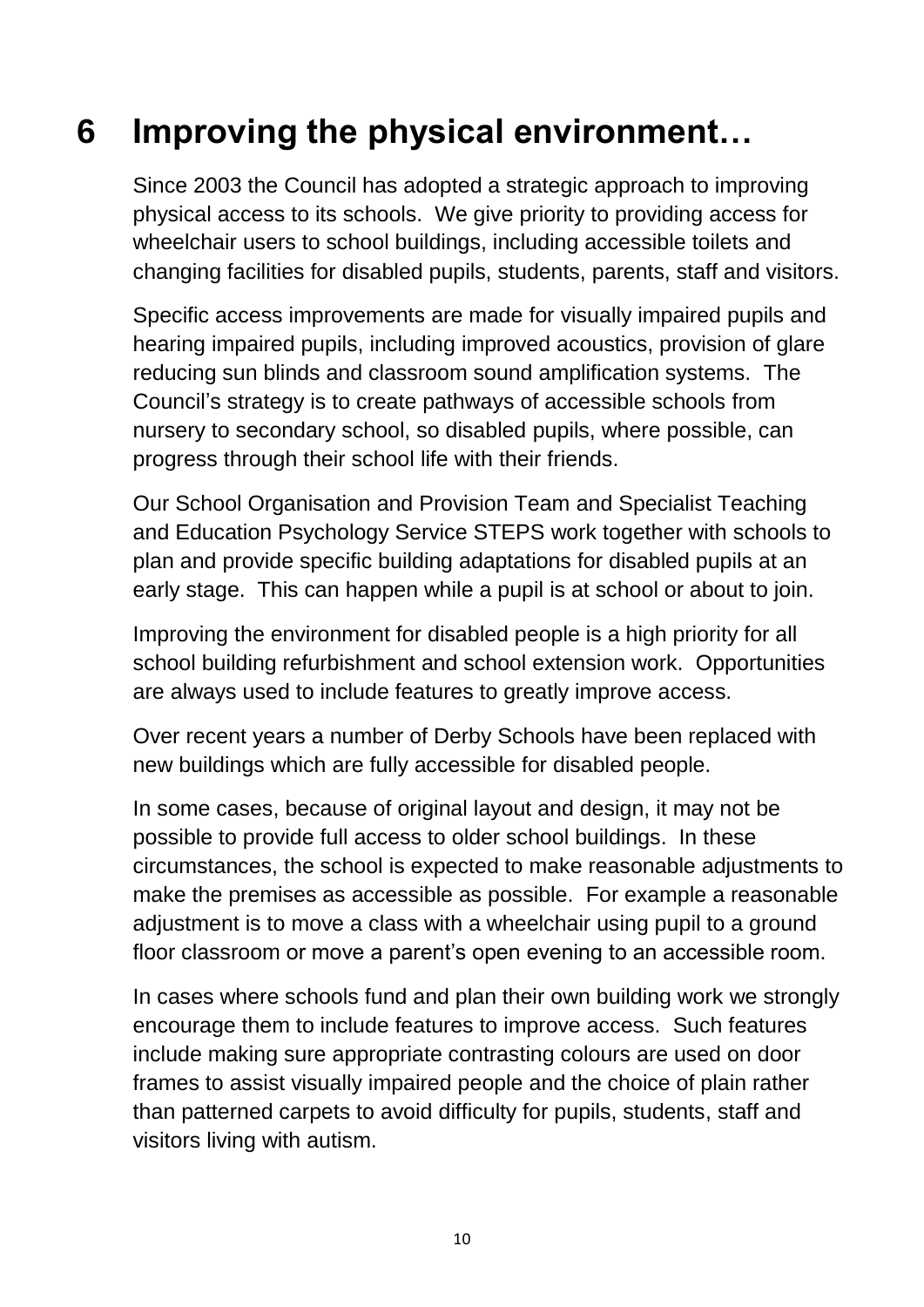#### **Definition of basic accessibility**

Basic accessibility to schools means:

- appropriate circulation routes in and around school buildings
- centrally located accessible toilet and changing provision
- access to specialist spaces, such as halls, libraries, science classrooms, design and technology, information technology and physical education spaces
- appropriate access to general classrooms reasonable adjustments may be necessary by moving a class to a ground floor accessible room
- access to play spaces, sports fields and social spaces
- making sure the environment in all areas is suitable for sensory impaired people, including features such as blinds to reduce unpleasant glare, acoustics to avoid distractions and low background noise heating systems
- making sure emergency evacuation plans are in place
- access to timetables.

## **7 Improving accessible information…**

We provide guidance and information on communicating with others and producing information in alternative formats on the Council's internal network (iderby) in the 'Communication Toolkit'. The Plain English Guide includes advice on Readability and Equality.

The Council has an Equality and Diversity Policy, Equality and Diversity Plan and an Interpretation and Translation Policy and these are currently being reviewed. These documents include advice for council staff and services (including schools) in communicating, consulting and involving our customers and providing accessible information. We are also working on some guidance for employees on specifically working with Deaf and hearing impaired people.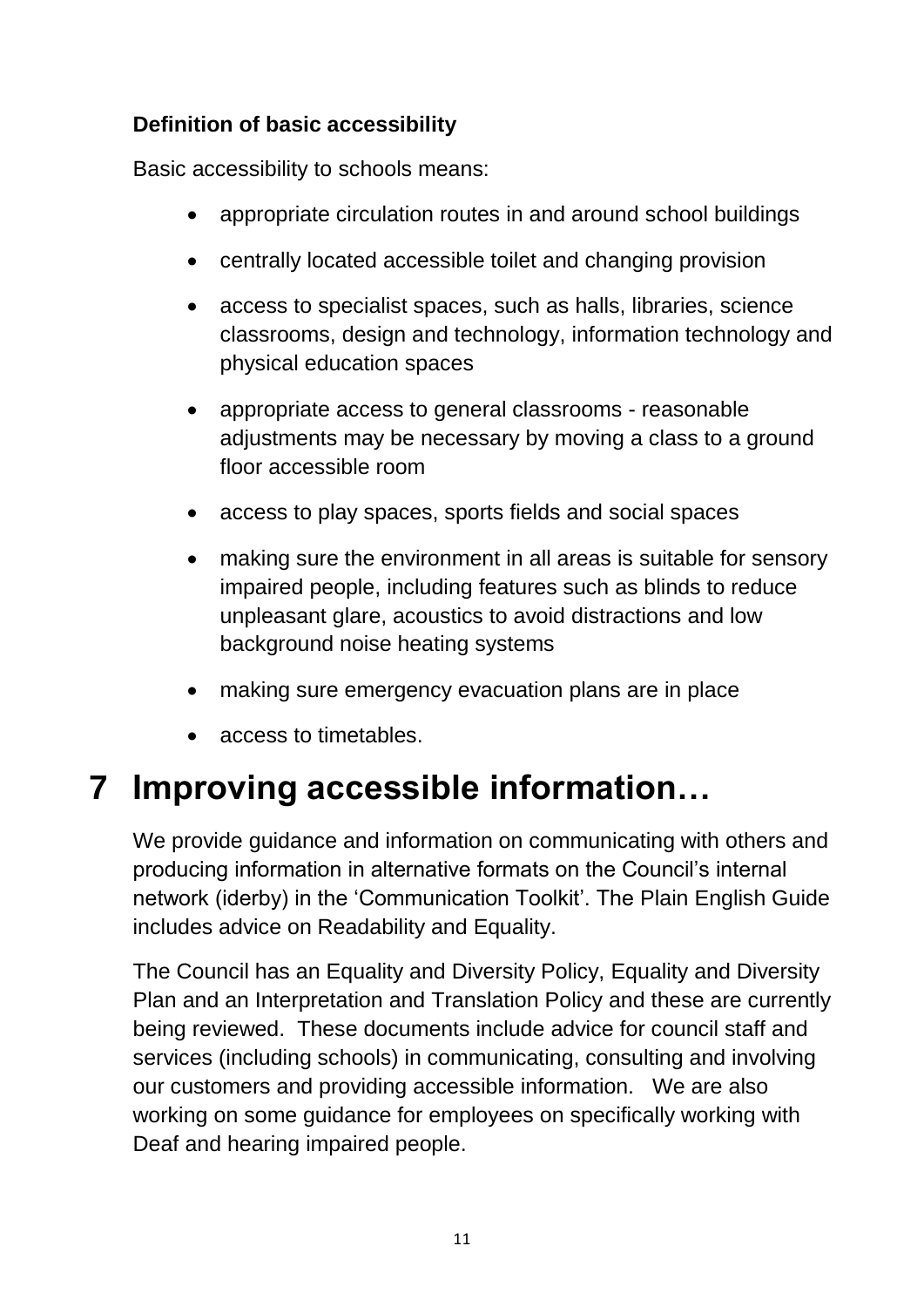Our local offer has symbol support on the webpages, there is a language translation function and sign video service is available. There is also a telephone number and text relay service available to support users.

In addition we work very closely with Derby's Deaf community and our Deaf and hearing impaired people's commitment working group to make sure we improve on making our information accessible for Deaf people.

## **8 Involving**

We held two focus groups to help us produce this strategy, one with schools and one with parents. In addition we had an input from our local forum of young people – Voices in Action. Thank you to these contributors who gave up their valuable time to help us…

Anne-Marie Kearney and Lucy Hassall – Bemrose School

Kim Smith – St Giles' School

Caroline Spooner- Grampian Primary School

Lisa Hopewell – St James' Federation

Claire Walker- Portway Infants School

Robin Ash - British Deaf Association/parent/Derby City Parent Carer Forum

Jon Priestly – Work Experience student

Shaziya Azam – parent

Voices in Action

## **9 Monitoring and reviewing the strategy**

The strategy will be monitored every three months and reviewed after two years by the Schools Accessibility Strategy Working Group, who put this strategy together.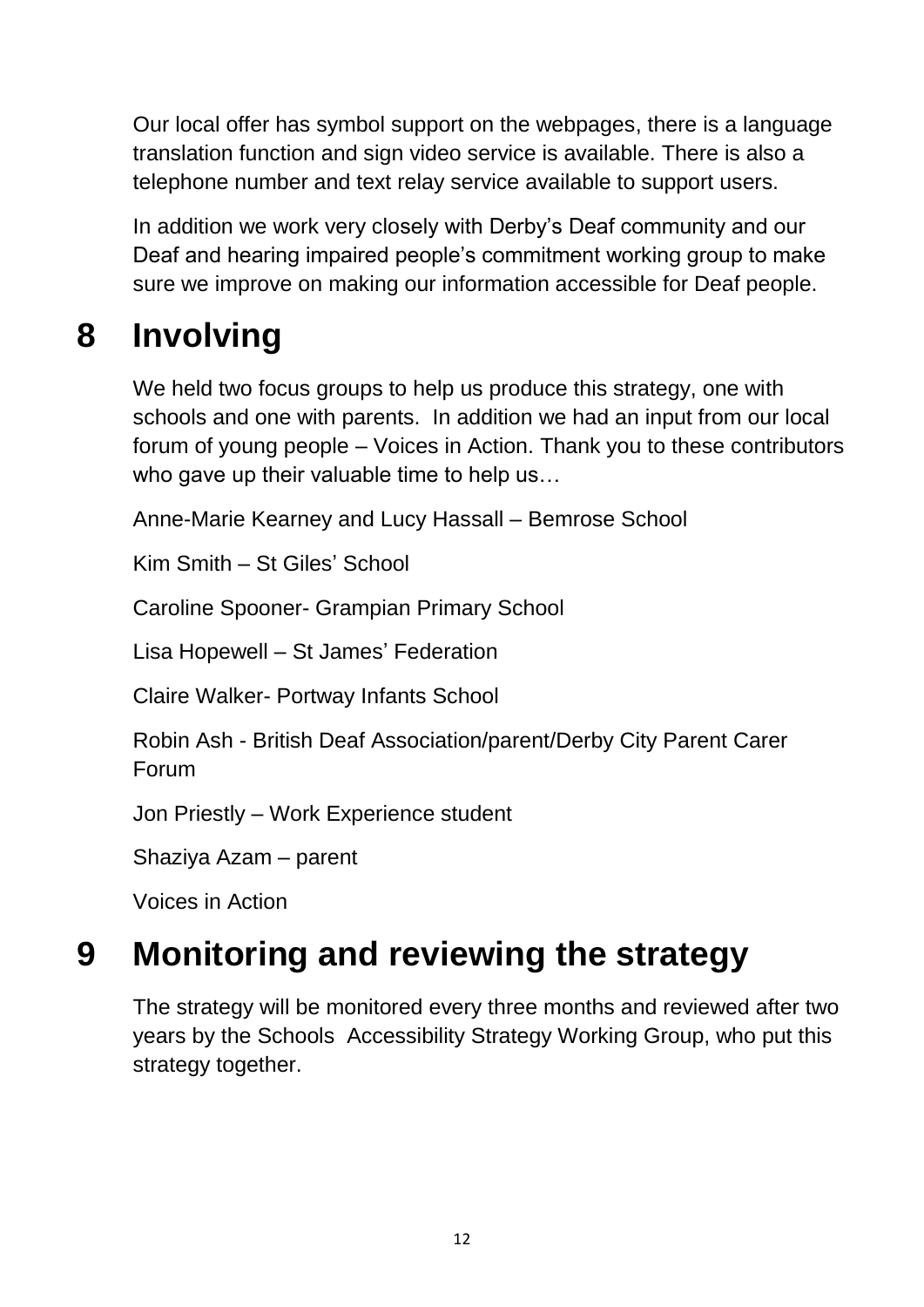## **10 The Schools Accessibility Action Plan**

#### **Accessibility Action Plan 2015-2018**

SIP: Schools Information Portal

#### **1 Access to the curriculum**

| What are we                                                                                                                                  | When by?          | Who is leading on                                                                                                              | <b>Progress and success</b>                                                                                                                                                                                                                                  |
|----------------------------------------------------------------------------------------------------------------------------------------------|-------------------|--------------------------------------------------------------------------------------------------------------------------------|--------------------------------------------------------------------------------------------------------------------------------------------------------------------------------------------------------------------------------------------------------------|
| going to do?                                                                                                                                 |                   | this?                                                                                                                          |                                                                                                                                                                                                                                                              |
| Support schools in<br>making their<br>curriculum accessible<br>for disabled children<br>and young people,<br>including physical<br>education | On-going          | Eleanor Moore -<br>Specialist Teaching and<br><b>Psychology Service</b>                                                        | <b>ONGOING</b><br>School now have access to<br>guidance and advice notes on<br>the SIP<br>STePS staff continue to advise<br>re: individual needs                                                                                                             |
| Create an on-line<br>guide for schools with<br>links to making<br>reasonable<br>adjustments for<br>schools                                   | December 2016     | Mike Moore -School<br>Organisation and<br>Provision<br>Eleanor Moore -<br>Specialist Teaching and<br><b>Psychology Service</b> | <b>COMPLETED</b><br>An on-line guide has been<br>produced by SOaP.<br>The document 'Reasonable<br><b>Adjustments for Disabled</b><br>Pupils' Guidance for Schools in<br>England (published by Equality<br>and Human Rights<br>Commission) is now on the SIP  |
| Create a template for<br>transitions from one<br>school to another                                                                           | <b>March 2016</b> | Mhairi McDonald-<br><b>Commissioning Team</b>                                                                                  | <b>COMPLETED</b><br>A report template is now on<br>the SIP.<br><b>Inclusion Services have</b><br>produced a Graduated<br>Response File to provide a<br>consistent approach across the<br>city to support transition from<br>one setting/ school to the next. |
| Design a form for<br>children and parent s<br>to complete to self -<br>declare they are                                                      | May 2016          | Ann Webster - Equality-<br>Organisation and<br>Governance                                                                      | <b>DEFERRED</b><br>Deferred as Council form is<br>being reviewed anyway - new                                                                                                                                                                                |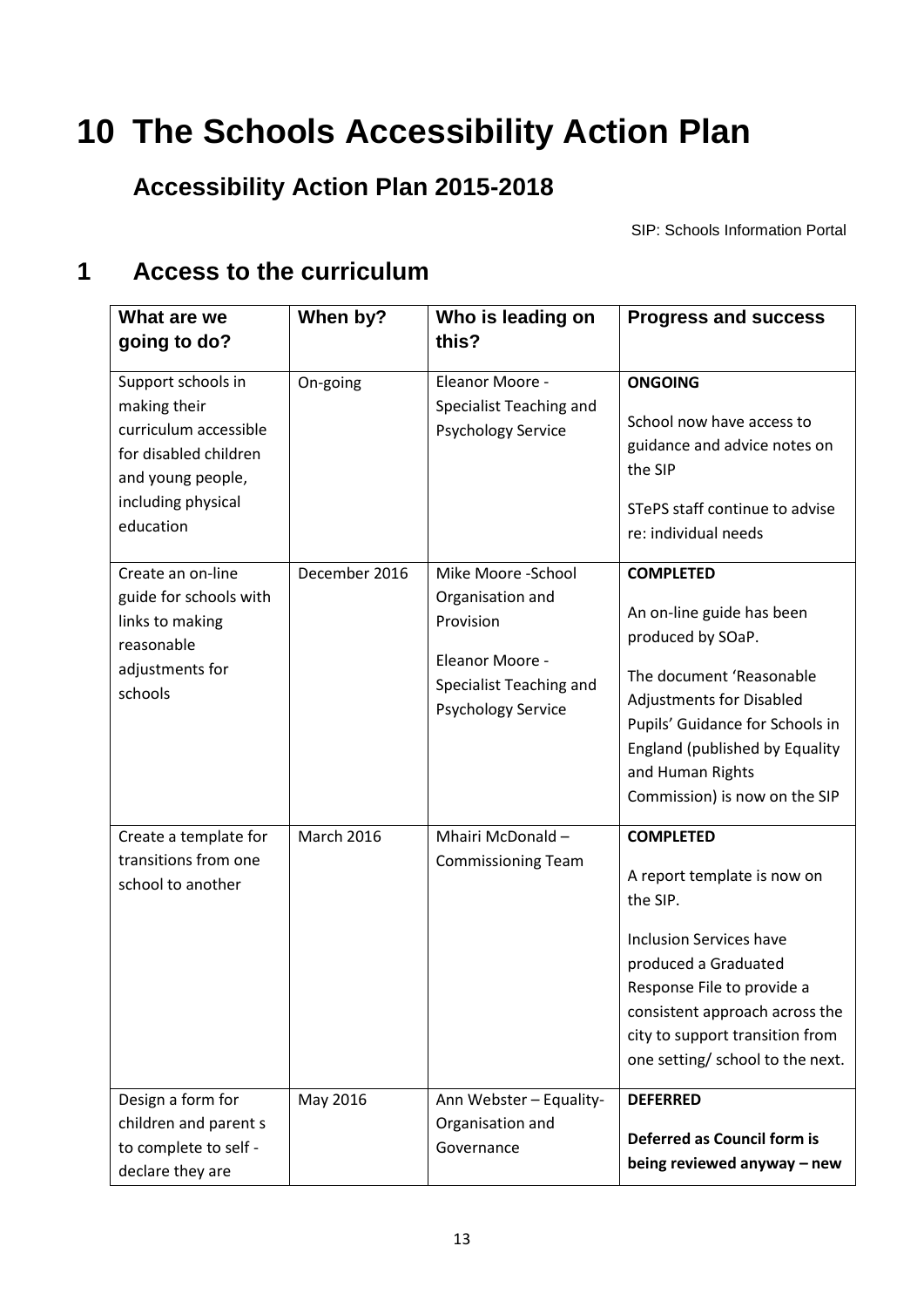| What are we<br>going to do?                                                           | When by? | Who is leading on<br>this?                    | <b>Progress and success</b>                     |
|---------------------------------------------------------------------------------------|----------|-----------------------------------------------|-------------------------------------------------|
| disabled people and<br>which highlights<br>reasonable<br>adjustments they may<br>need |          | Alison Burns - Corporate<br>Health and Safety | form will be completed<br>alongside Council one |

### **2 Improving physical access**

| What are we<br>going to do?                                                                                                                                      | When by?          | Who is leading on<br>this?                                                                            | <b>Progress and success</b>                                                                                                                                  |
|------------------------------------------------------------------------------------------------------------------------------------------------------------------|-------------------|-------------------------------------------------------------------------------------------------------|--------------------------------------------------------------------------------------------------------------------------------------------------------------|
| Audit all schools for<br>disabled people's<br>access using a<br>standard access<br>checklist and produce<br>an on-line access<br>guide about schools in<br>Derby | <b>March 2016</b> | Mike Moore – School<br>Organisation and<br>Provision<br>Alison Burns - Corporate<br>Health and Safety | <b>COMPLETED</b><br>Done by SOaP and now on the<br>city council website - providing<br>information for parents,<br>students and others who might<br>need it. |
| Support schools in<br>making their premises<br>accessible and<br>inclusive for disabled<br>children, parents,<br>visitors and employees                          | On-going          | Mike Moore - School<br>Organisation and<br>Provision                                                  | <b>ONGOING</b>                                                                                                                                               |

### **3 Improving accessible information**

| What are we<br>going to do?            | When by?      | Who is leading on<br>this?     | <b>Progress and success</b>                         |
|----------------------------------------|---------------|--------------------------------|-----------------------------------------------------|
| Support schools in                     | December 2015 | Ann Webster - Equality         | <b>COMPLETED</b>                                    |
| making their<br>information accessible |               | Organisation and<br>Governance | A new Accessible                                    |
| to disabled children                   |               |                                | <b>Communications Protocol and</b>                  |
| and young people by                    |               |                                | new Equality Dignity and                            |
| sharing our                            |               |                                | Respect Policy have been<br>produced and are on our |
| documents and                          |               |                                | revised Equality and Diversity                      |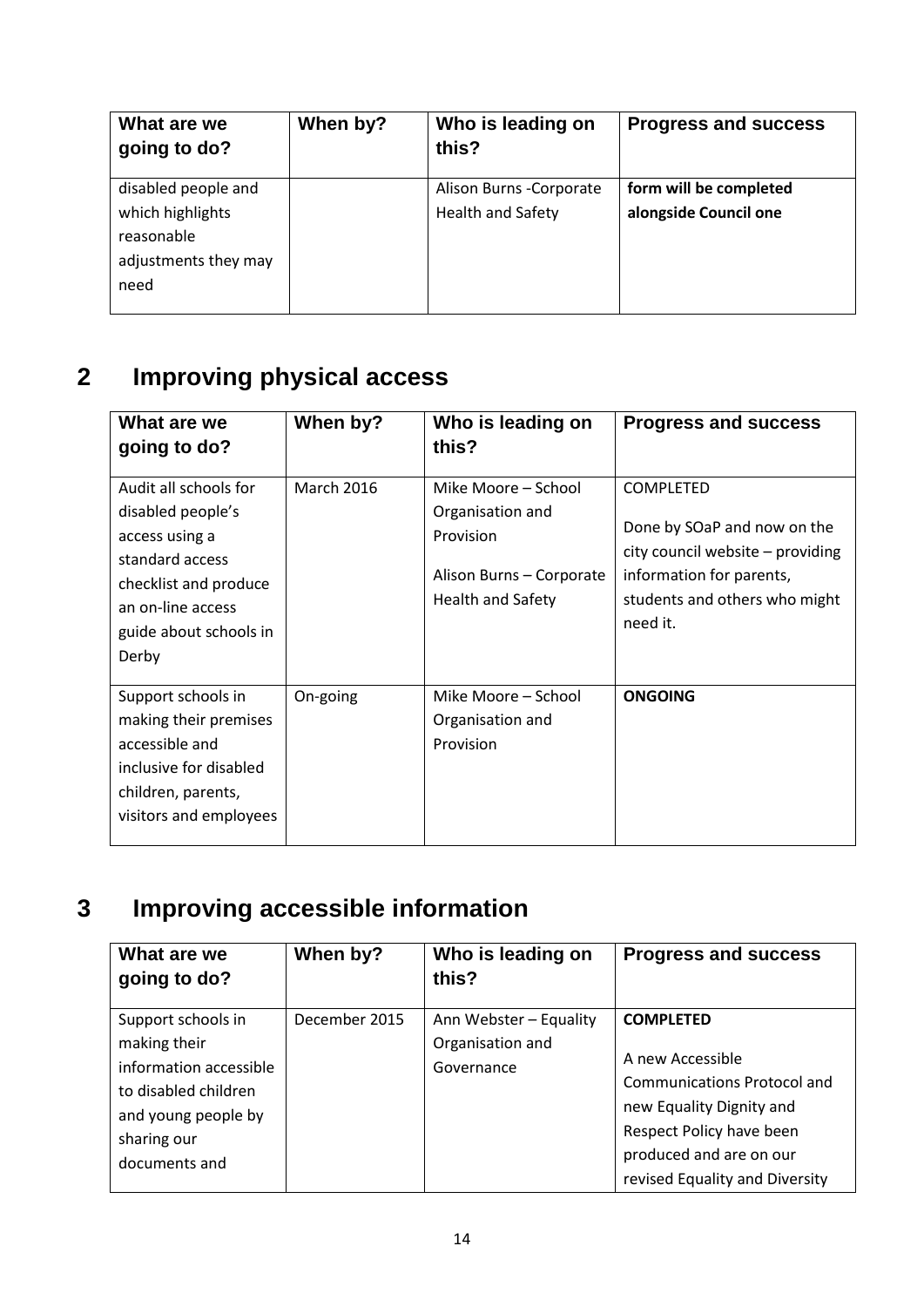| What are we<br>going to do?                                                                                                                                                        | When by?      | Who is leading on<br>this?                                                                                                           | <b>Progress and success</b>                                                                                                                                                                                              |
|------------------------------------------------------------------------------------------------------------------------------------------------------------------------------------|---------------|--------------------------------------------------------------------------------------------------------------------------------------|--------------------------------------------------------------------------------------------------------------------------------------------------------------------------------------------------------------------------|
| resources on-line,<br>such as Equality Plan,<br>Interpretation and<br>translation policy,<br>Communication<br>Guide, Deaf and<br>hearing impaired<br>people's information<br>guide |               |                                                                                                                                      | website. The Communication<br>Guide for working with Deaf<br>and hearing impaired people is<br>complete and will be added to<br>our website and included in the<br>Everyday guide to Equality<br>being produced in 2017. |
| Look into the<br>possibility of schools<br>signing up to a Deaf<br>and hearing impaired<br>people's Commitment                                                                     | December 2016 | Ann Webster - Equality<br>Organisation and<br>Governance<br>Robin Ash - British Deaf<br>Association                                  | <b>ONGOING</b>                                                                                                                                                                                                           |
| Review the Council's<br>interpretation and<br>translation policy                                                                                                                   | October 2015  | Ann Webster - Equality<br>Organisation and<br>Governance<br>Interpretation and<br><b>Translation Task and</b><br><b>Finish Group</b> | <b>COMPLETED</b>                                                                                                                                                                                                         |

## **4 Other actions - governance**

| What are we<br>going to do?                                                                                                   | When by?          | Who is leading on<br>this?                               | <b>Progress and success</b>                                                                                                                     |
|-------------------------------------------------------------------------------------------------------------------------------|-------------------|----------------------------------------------------------|-------------------------------------------------------------------------------------------------------------------------------------------------|
| Brief school governors<br>on their<br>responsibilities under<br>the Equality Act and<br><b>Public Sector Equality</b><br>Duty | November 2016     | Ann Webster - Equality<br>Organisation and<br>Governance | <b>COMPLETED</b><br>A briefing provided to all HTs at<br>Head Teachers briefing Autumn<br>2018 and a workshop followed<br>for governors and HTs |
| Include an Equality<br>Section on the<br>School's Information<br>Portal for all schools,<br>not just those that use           | <b>March 2016</b> | Ann Webster - Equality<br>Organisation and<br>Governance | <b>COMPLETED</b>                                                                                                                                |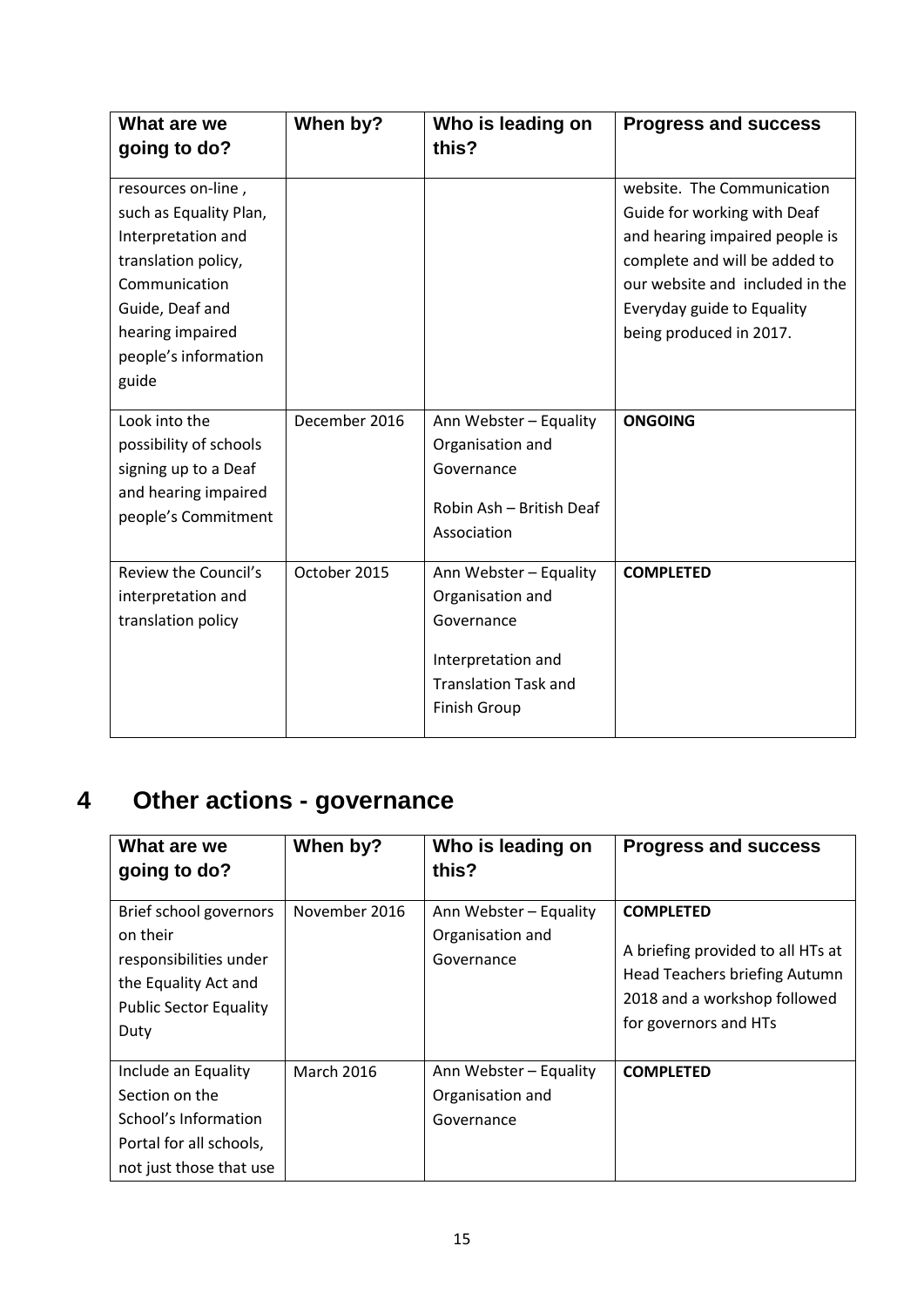| What are we<br>going to do?                                                                                                                                                              | When by?          | Who is leading on<br>this?                                   | <b>Progress and success</b>                                                                                |
|------------------------------------------------------------------------------------------------------------------------------------------------------------------------------------------|-------------------|--------------------------------------------------------------|------------------------------------------------------------------------------------------------------------|
|                                                                                                                                                                                          |                   |                                                              |                                                                                                            |
| our services                                                                                                                                                                             |                   |                                                              |                                                                                                            |
| Include the Schools<br><b>Accessibility Strategy</b><br>on the Council's<br>equality pages of the<br>website, as well as<br>part of the Local Offer<br>pages                             | December 2015     | Ann Webster - Equality<br>Organisation and<br>Governance     | <b>COMPLETED</b>                                                                                           |
| Collect information on<br>how many schools<br>have produced an<br>Accessibility Plan and<br><b>Equality Objectives</b><br>and report this on the<br>Council website                      | November 2016     | Alison Burns - Corporate<br>Health and Safety                | <b>ONGOING</b>                                                                                             |
| Produce a newsletter<br>article - Access for<br>disabled children and<br>young people                                                                                                    | <b>March 2016</b> | Michelle Lowe -<br><b>SENDIASS</b>                           | <b>COMPLETED</b>                                                                                           |
| Produce a survey to<br>issue to parents of<br>disabled children to<br>assess how inclusive<br>they find their school<br>to share with the<br><b>Inclusion Quality Mark</b><br>Workstream | January 2016      | <b>Parent Carers</b><br>Forum/SENDIASS                       | <b>COMPLETED</b><br>Parents and Carers Together<br>Survey - 'In My Shoes' - will be<br>a published report. |
| Review the Strategy                                                                                                                                                                      | October 2017      | <b>School Accessibility</b><br><b>Strategy Working Group</b> | <b>COMPLETED</b>                                                                                           |